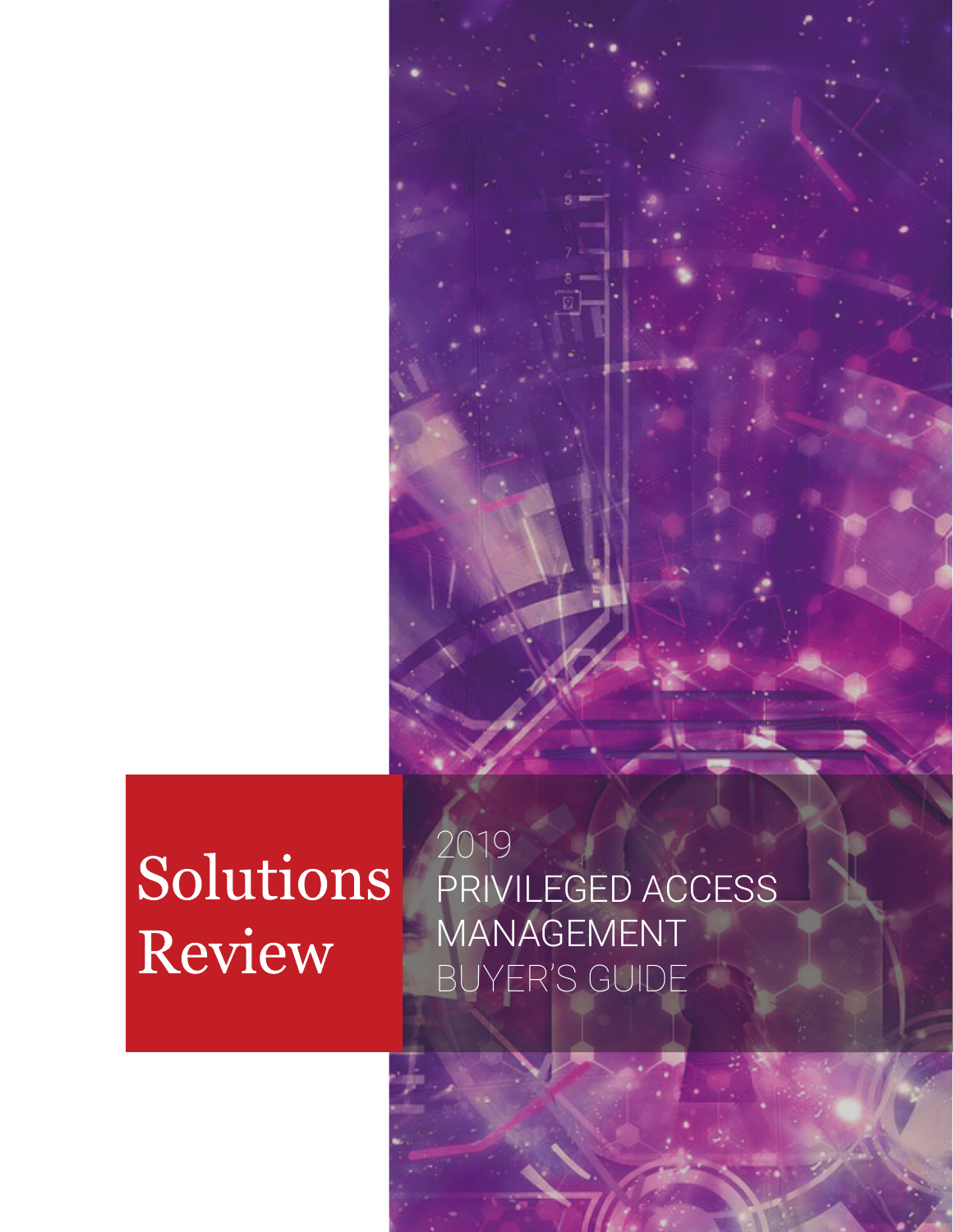# MARKET OVERVIEW

If anything could be considered a hacker's or insider threat's prime target—the golden goose which they wish to plunder—it would be your enterprises' privileged identities.

The reason why is simple: unmanaged, unmonitored privileged accounts are both easy and lucrative targets for both external attacks and malicious insiders. In fact, according to the Verizon 2018 Data Breach Investigations Report, 80% of security breaches were the result of weak or stolen passwords. Moreover, 80% of security breaches involve privileged credentials, according to Forrester Research.

Privileged access management may be the most sensitive aspect of IT and identity security, matched by a security field that has rapidly matured to meet its demands. Administrative accounts with privileged access can make sweeping and fundamental changes to the IT systems on which your business may depend. Fail to protect those accounts, and you may as well hand intruders to keys to your proprietary or customers' data.

Furthermore, with administrative access, an intruder can move laterally through your business's network causing massive damage and evading detection for even longer, inflicting new security threats and compliance violations and tarnishing the reputation of your business over the long term.

Oftentimes, hackers and internal threat actors don't even need to steal the privileged credentials they seek. They can instead locate and exploit the orphaned accounts—the accounts left behind during an employee's offboarding or enterprise role change—lingering on your network. By exploiting these accounts, hackers can conceal themselves even more and extend their dwell time.

To address these unique identity security threats, enterprises must improve the management of their privileged access accounts, limit the amount of data system administrators and superusers can access, restrict some of privileged activities on the network, and close all of their orphaned accounts.

This can be a tall order, but it is a necessary one to prevent hackers from exploiting the most powerful credentials in your network. Enter the Privileged Access Management (PAM) solution.

A good PAM solution protects the identities of individuals and applications that have the power to create accounts, delete accounts, or edit account privileges. But it goes further than that; it can help ensure regulatory compliance, maintain business integrity and responsible commercial processes, tackle security risks inside and outside your organization, and even reduce the total cost of your IT operations.

Enter this Buyer's Guide. Here we have listed the top Privileged Access Management solutions providers with individual profiles, key features, and capability references for each.

The Editors at Solutions Review cut through the rhetoric to provide an unbiased rundown of these unique vendors to unearth the technical capabilities of each. We provide the Bottom Line: our take on what makes the featured providers unique, distinctive, or exceptional.

This is the first step on an important journey.

Ben Canner, Editor Solutions Review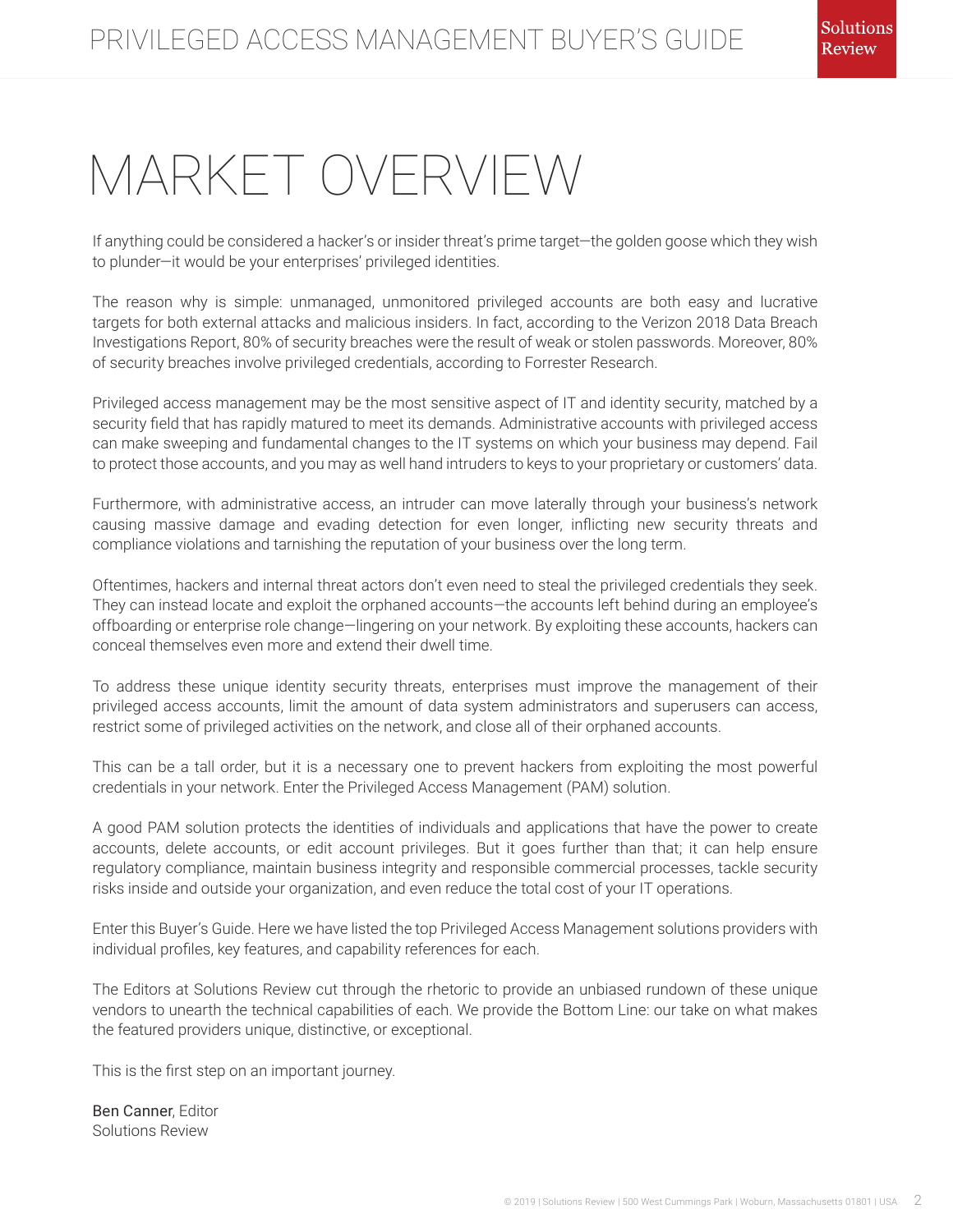# 80%

80 percent of data breaches involve the use of privileged credentials.<sup>1</sup>

# 62%

62% of enterprises fail to provision for privileged access accounts.<sup>2</sup>

# 51%

51% fail to enact secure logins for privileged access accounts.<sup>2</sup>

# 70%

70% of enterprises fail to discover all of the privileged access accounts in their networks.<sup>2</sup>

# 55%

55% fail to revoke permissions after a privileged employee is removed.<sup>2</sup>

# 63%

63% don't have security alerts in place for failed privileged access account login attempts.<sup>2</sup>

# 65%

65% of enterprises allow for the unrestricted, unmonitored, and shared use of privileged accounts. 3

Sources:

- 1 The Forrester Wave: Privileged Identity Management, July 2016
- 2 Thycotic "2018 Global State of Privileged Access Management (PAM) Risk & Compliance"
- 3 Gartner "Best Practices For Privileged Access Management"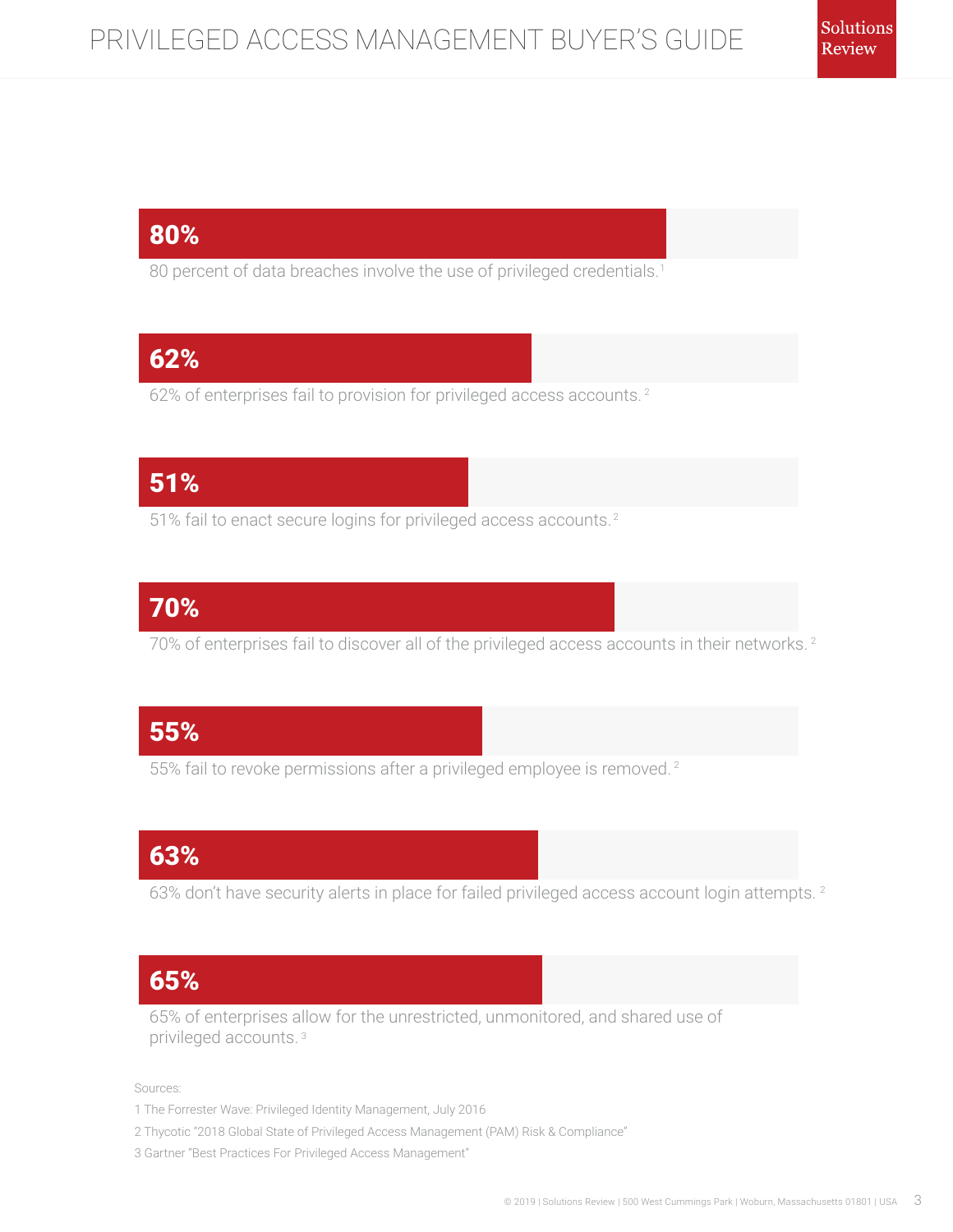# 5 Key Capabilities To Consider When Evaluating A Privileged Access Management Solution

#### Two-Factor or Multifactor Authentication

Two-factor and Multifactor Authentication add additional steps to the privileged authentication process. Typically, these additional factors involve pairing something the user knows, such as a username and password combination, with an action or something the user has, such as an SMS message to their phone, a secure email, or a token. It is imperative for small-to-midsized businesses (SMBs) and large enterprises to move past the single-factor username/password paradigm which can be easily compromised.

#### Single Sign-On

Through Single Sign-On (SSO), regular and privileged users can log onto a single platform that gives them automatic login access to multiple application, databases, and communications for a set period of time. This allows users to present only one set of credentials for their everyday work processes. Single Sign-On is designed to eliminate certain kinds of passwords and can be restricted on privileged access accounts to protect proprietary databases.

#### Role-Based Access Controls

PAM solutions can allow your enterprise to operate according to the principles of least privileges, giving your employees just enough privileges and permissions to do their jobs effectively, ensuring limited network and data damage if their credentials are abused. In addition, they often provide granular, role-based access controls that allow administrators to regulate privileges and entitlements based on a user's individual role. Additional privileges via self-service requests and can be approved or denied directly.

#### Limit Lateral Access

PAM solutions can also limit the authority of privileged access users over their assigned enterprise systems and the commands they can enter into those systems. This is designed to prevent employees or hackers from escalating privileges without security team or administrator permission or move laterally within the network into systems they should not have control over or authority within. Your IT team can set access policies and adjust them to determine the lateral movement capabilities of your employees.

#### Monitoring Privilege Use

PAM solutions provide your enterprise security team the capabilities to monitor, record, and audit privileged accounts' activity on your corporate network. This not only serves as a secondary layer of protection against insider threats and hackers, but it is also often a crucial part of regulatory compliance protocols for almost all industries. This allows IT administrators to review privileged accounts in the event of an incident, and determining what actions occurred, allowing for rapid threat response.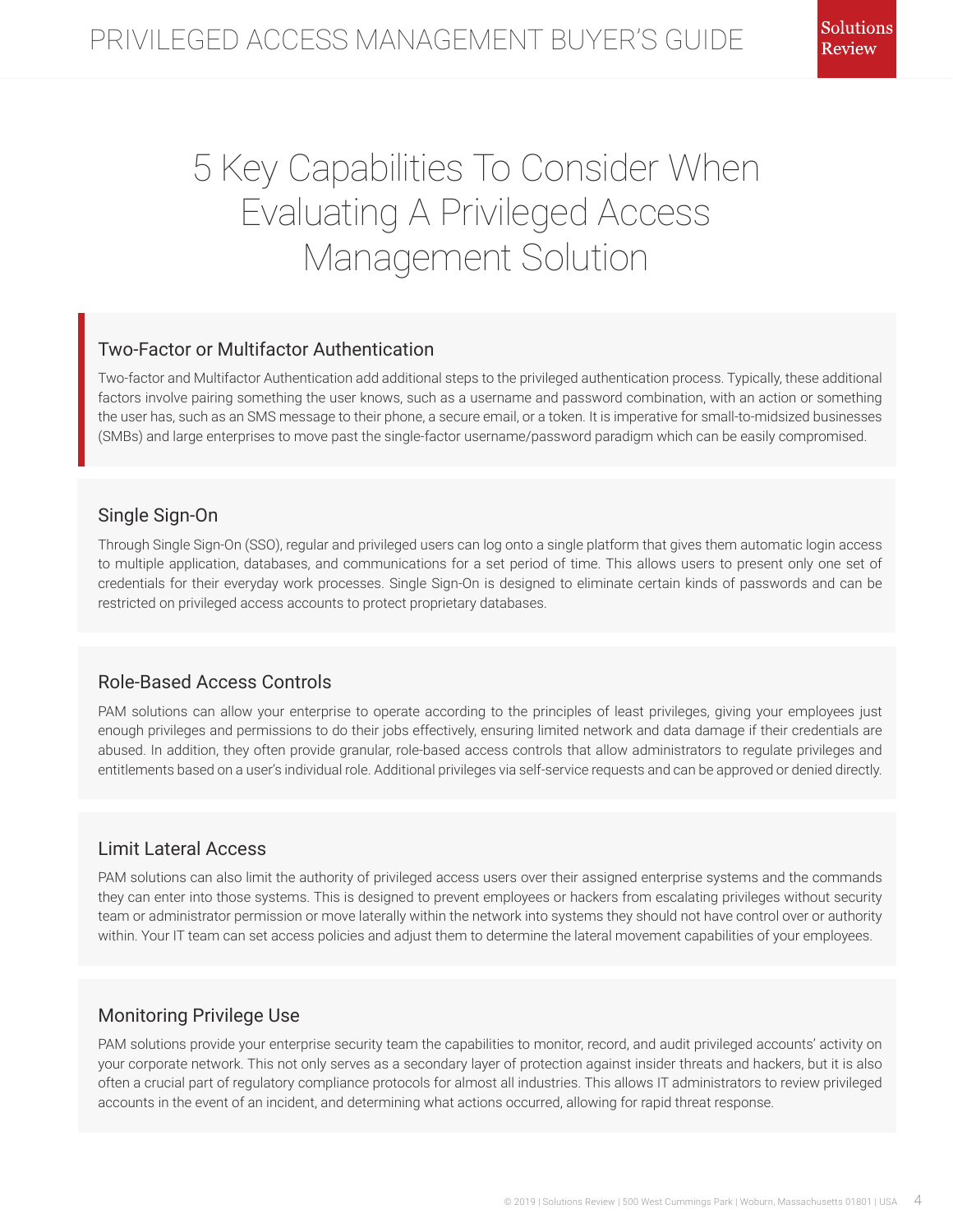# 3 Privileged Access Management Questions You Must Answer Before Selecting Your Solution

#### Who Has Privileged Access In your Enterprise?

Privilege creep can result in users having permissions they no longer need as they move throughout roles in your enterprise. Additionally, discrepancies in the onboarding process can bestow unnecessary access. This means your ordinary users might have privileges unknown to your security teams (and even to them)…and which can prove devastating in the wrong hands. This also means figuring out how many orphaned accounts are hidden on your network.

#### What Access Do Your Privileged Credentials Have?

Not all superusers are or should be created equal in terms of digital permissions. Instead, your enterprise should look to enforce the principle of least privileges throughout all of your users' identities. The principle of least privileges dictates users should have the least amount of permissions possible. Ideally, superusers should only have the access they need to accomplish their daily tasks. Ex. The superusers associated with your HR department should not have access to your financial department's databases.

#### What Privileged Access Management Tools Do You Have?

Legacy solutions are inadequate to handle the demands of modern enterprise's users and privileges. Your enterprise needs a nextgeneration solution. There is no way around it. According to One Identity, 31% of enterprises use outdated or manual methods like pen and paper to manage their superuser's credentials. But writing down passwords invites the unscrupulous to steal passwords or for those passwords to end up in the wrong hands.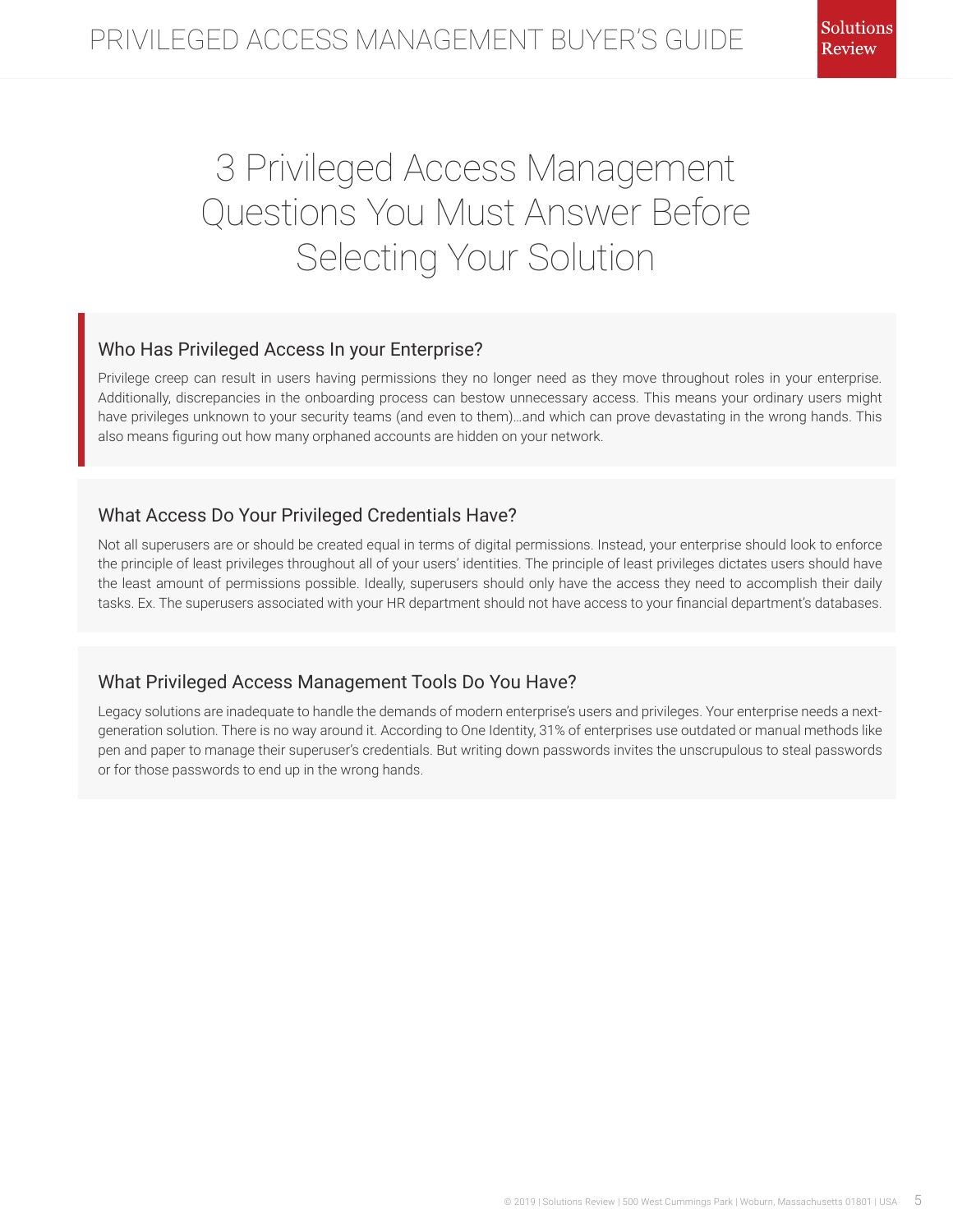# Solution Provider Profiles

| <b>BeyondTrust</b> |
|--------------------|
| CA Technologies    |
| Centrify           |
|                    |
|                    |
| ManageEngine       |
|                    |
| SecureAuth         |
| Simeio             |
|                    |
|                    |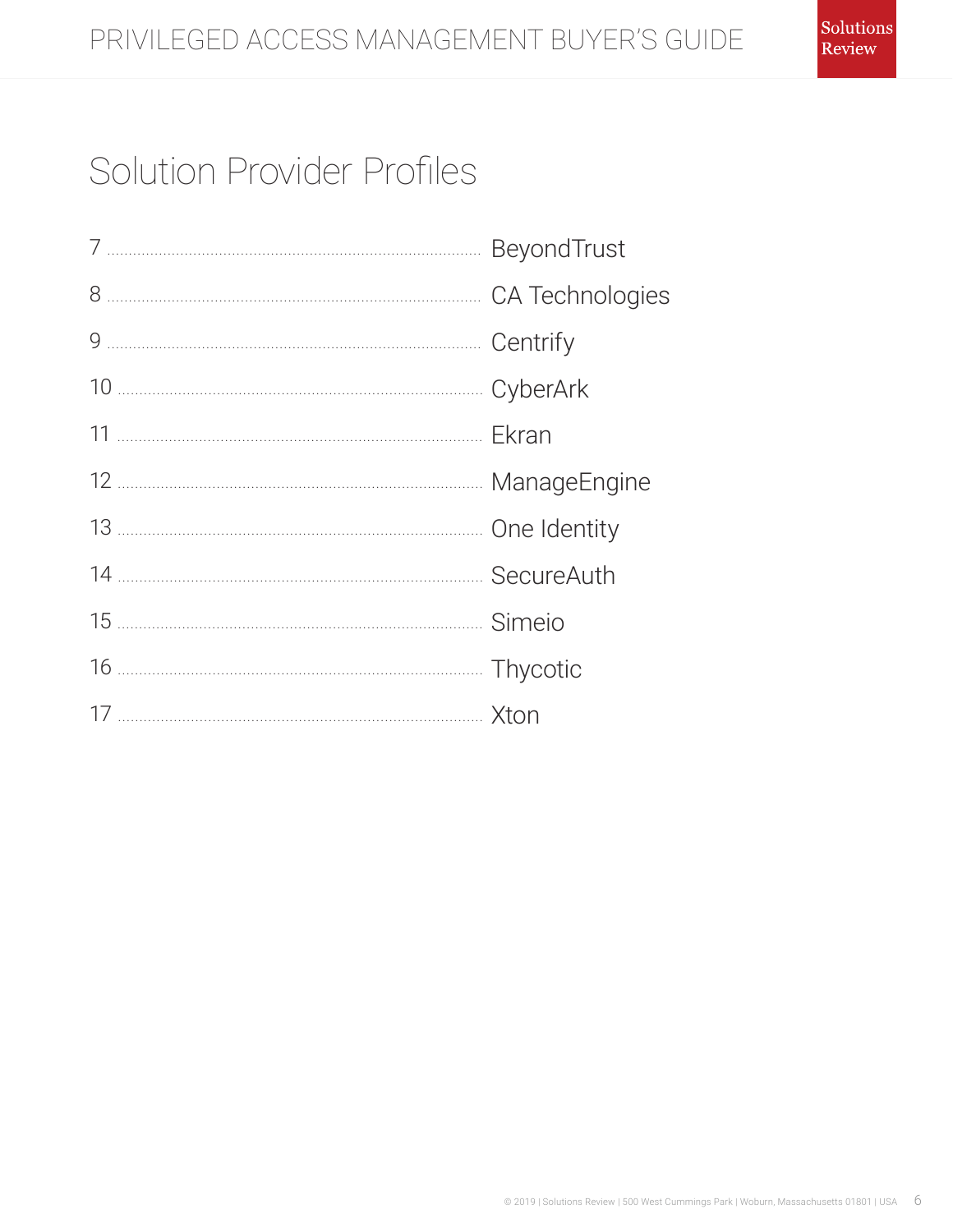# H BeyondTrust

One of the most recognized names on the privileged access management market, Arizona-based BeyondTrust focuses on eliminating insider privilege abuse and increasing application visibility. Their Least Privilege Management and Server Privilege Management solutions offer app-to-app password management capabilities and broad support for PIV-based authentication. BeyondTrust offers machine learning and predictive analytics which analyzes privileged password, user, and account behaviors. BeyondTrust also features an established global partner network and recognized cybersecurity talent. With its 2018 acquisition by Bomgar, BeyondTrust now carries capabilities designed to eliminate manual user password changes and provide quick time to value and deployment.

BeyondTrust 5090 North 40th St Phoenix, AZ United States +1 (480) 405-9131 www.beyondtrust.com

# Key Features

#### Least Privilege Management

BeyondTrust allows enterprise security teams visibility into applications and endpoints alike and can assign privileges to apps and tasks rather than users to prevent credentials abuse. They also offer privileged session recording capabilities to facilitate privilege evaluations and possible rescinding when necessary.

#### Enterprise Password Management

BeyondTrust grants security teams the power to discover, profile, and manage all known and unknown assets as well as shared, user, and service accounts to gain control over credentials both regular and privileged. Also allows for the whitelisting, blacklisting, and greylisting of applications to ensure network safety.

#### Server Privilege

Through BeyondTrust's capabilities, users can control access to Unix, Linux, and Windows servers with finegrained policy control. BeyondTrust also offers integration and behavioral analysis to identify security anomalies and improve their overall server security while simplifying their privileged access management deployments.

# Bottom Line

BeyondTrust offers customizable privileged session management capabilities, which can provide companies with a versatile solution. BeyondTrust is ideal for companies with many different operating systems in their network and therefore mobile or digitally transforming workforces. It does support personal identity verification (PIV)-based authentication which will appeal to enterprises with high-risk data. Its 2018 merger with Bomgar (and thus also technology from Lieberman Software) has added new automation capabilities appealing to SMBs. BeyondTrust was named a Leader in the Forrester Wave for Privileged Access Management in 2018.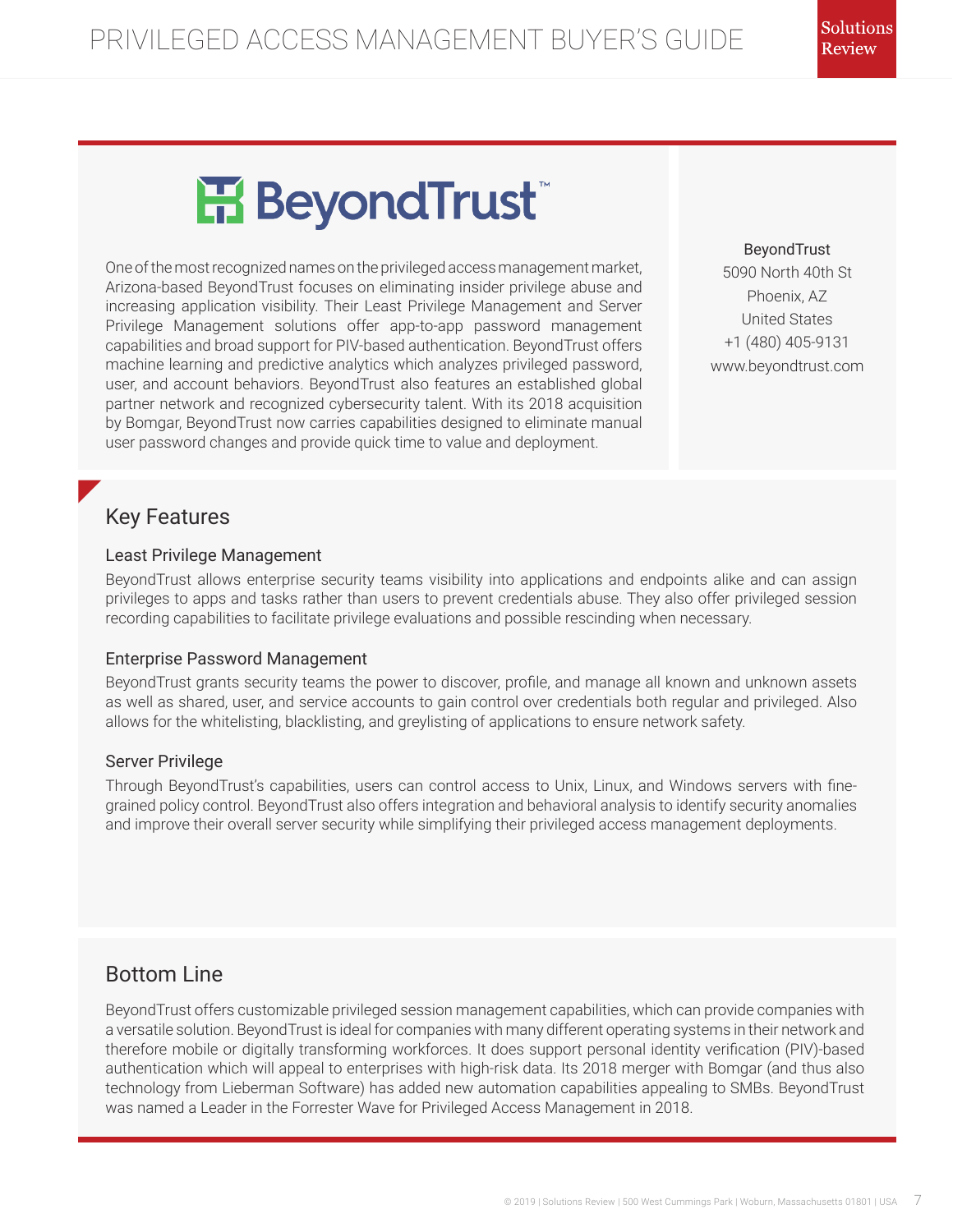

CA Technologies provides an end-to-end Identity Management portfolio with its Identity Suite, Single Sign-On, Advanced Authentication, and Privileged Access Management Capabilities. The corporation became a player in PAM services in late 2016 following its acquisition of Xceedium and their XSuite PAM solution. CA Technologies provides contextual/adaptive access to its Advanced Authentication product, and offers CA API Management—a full-life-cycle API management product. CA Technologies also features identity governance and administration to round out its PAM tools. Their capabilities include web single sign-on, authentication, identity and password self-service, and permissions provisioning for both cloud and on-premises applications.

CA Technologies One CA Plz Islandia, NY United States +1 (800) 225-5224 www.ca.com

# Key Features

#### Privileged Access Management

CA Technologies enables customers to control and monitor their privileged users' access and activity, detecting and preventing the threat of internal and external attacks through user behavior analysis and through diverse authentication factors.

#### Single Sign-On Access

CA technologies enables single sign-on access and federated identity for privileged users, spanning the hybrid enterprise infrastructure across endpoints, cloud environments, or hybrid IT architectures.

#### Privileged User Governance

CA Technologies ensure that all users with privileged accounts gain and maintain the appropriate level of access corresponding to their roles both permanent and temporary. It also serves to prevent entitlement and access creep.

## Bottom Line

Compared to their competitors, CA Technologies' PAM services are still quite new to the market. They have been working to innovate and expand their product, which accommodates most endpoints and integrates with IGA, SIEM, and Security Analytics solutions. They are also ideal for enterprises with a hybrid on-premises/cloud environment. CA Technologies does offer a global footprint and support infrastructure, but the recent acquisition by Broadcom has provoked some questions about what the future holds for this solution provider. However, the vendor is as strong as ever.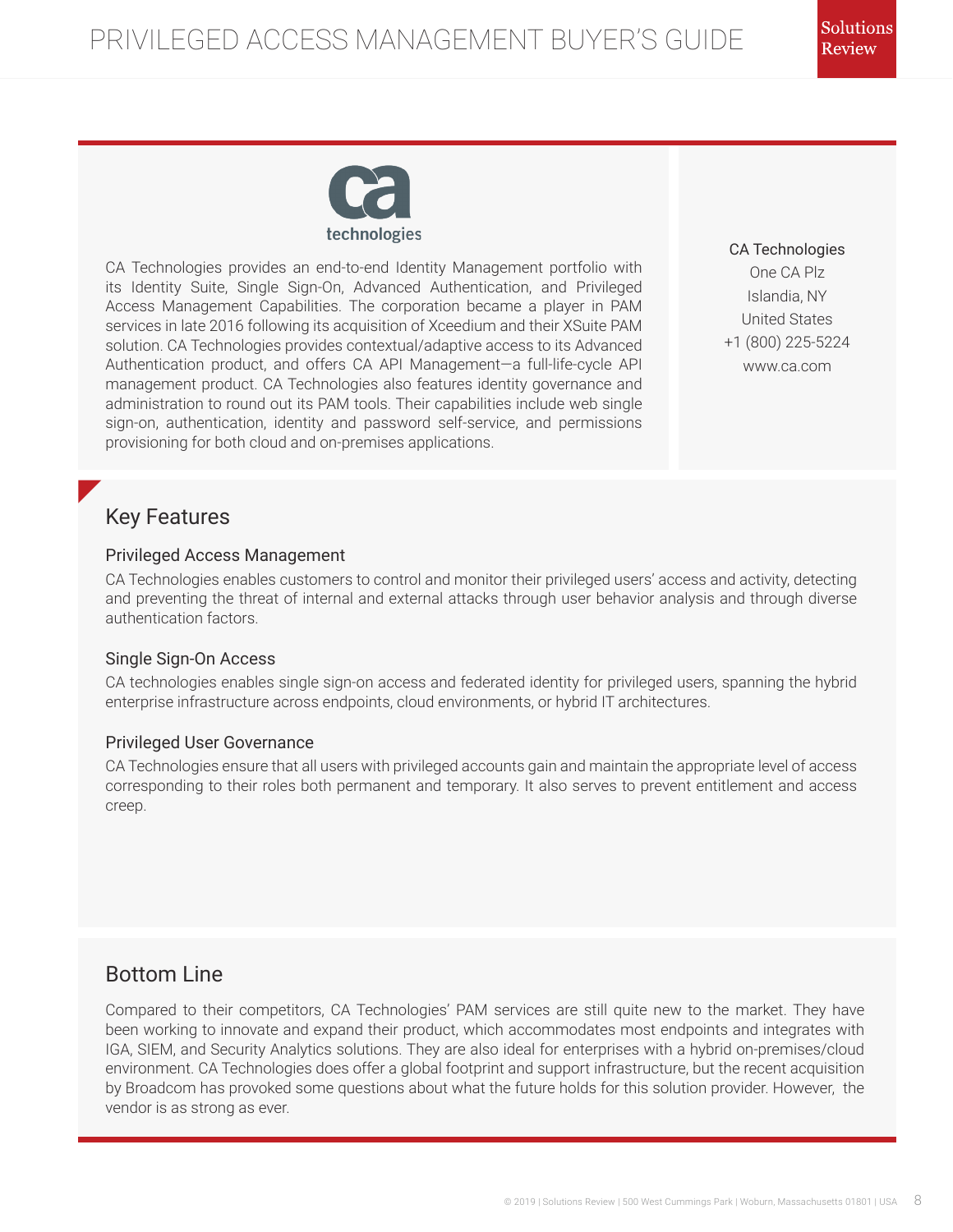# **S** Centrify

California's Centrify has transformed into an almost exclusively PAM-as-a-service solution provider in 2018. It offers their Privileged Access Security solution through a cloud architecture. Centrify's capabilities include single sign-on, userprovisioning, mobile device management (MDM), and multi-factor authentication (MFA). Centrify is particularly notable for its integrated MDM capabilities, which are some of the strongest in the market and match the capabilities of many MDM vendors. Centrify provides a broad set of user authentication methods including out of band (OOB) push mode and mobile endpoint biometric modes with remote access that supports different use cases including privileged users.

**Centrify** 3300 Tannery Way Santa Clara, CA United States +1 (669) 444-5200 www.centrify.com

# Key Features

#### Federated Privilege Access

Centrify enables secure remote access for outsourced IT administrators and third-party developers to your enterprise's digital infrastructure through federated authentication. It also secures thousands of apps and enables access to network cloud and on-premises through consolidated login parameters.

#### Enterprise-wide Multifactor Authentication

Centrify prevents compromised credentials by implementing multi-factor authentication across every user and every IT resource, bypassing the password weaknesses inherent in single factor authentication and due to password reuse or fatigue.

#### Automated Account Management

Centrify allows administrators to manage their employees' access to all their applications from any source: Active Directory, LDAP, Cloud Directory or external identity. It also secures and manages the privileged accounts used to access cloud and mobile application databases.

# Bottom Line

In 2018, Centrify separated into two separate solutions providers: Centrify for privileged access management and privileged identity management and Idaptive for IDaaS offerings. This will allow Centrify to focus exclusively on improving their privilege management capabilities, which has been praised and noted by Gartner, Forrester, and KuppingerCole. Their solutions remains lightweight and well-suited to enterprises' mobile endpoint security. Enterprise customers of all sizes praise Centrify's technical and customer service. Centrify has proven to be continual innovators in their password vaulting and forwarding capabilities.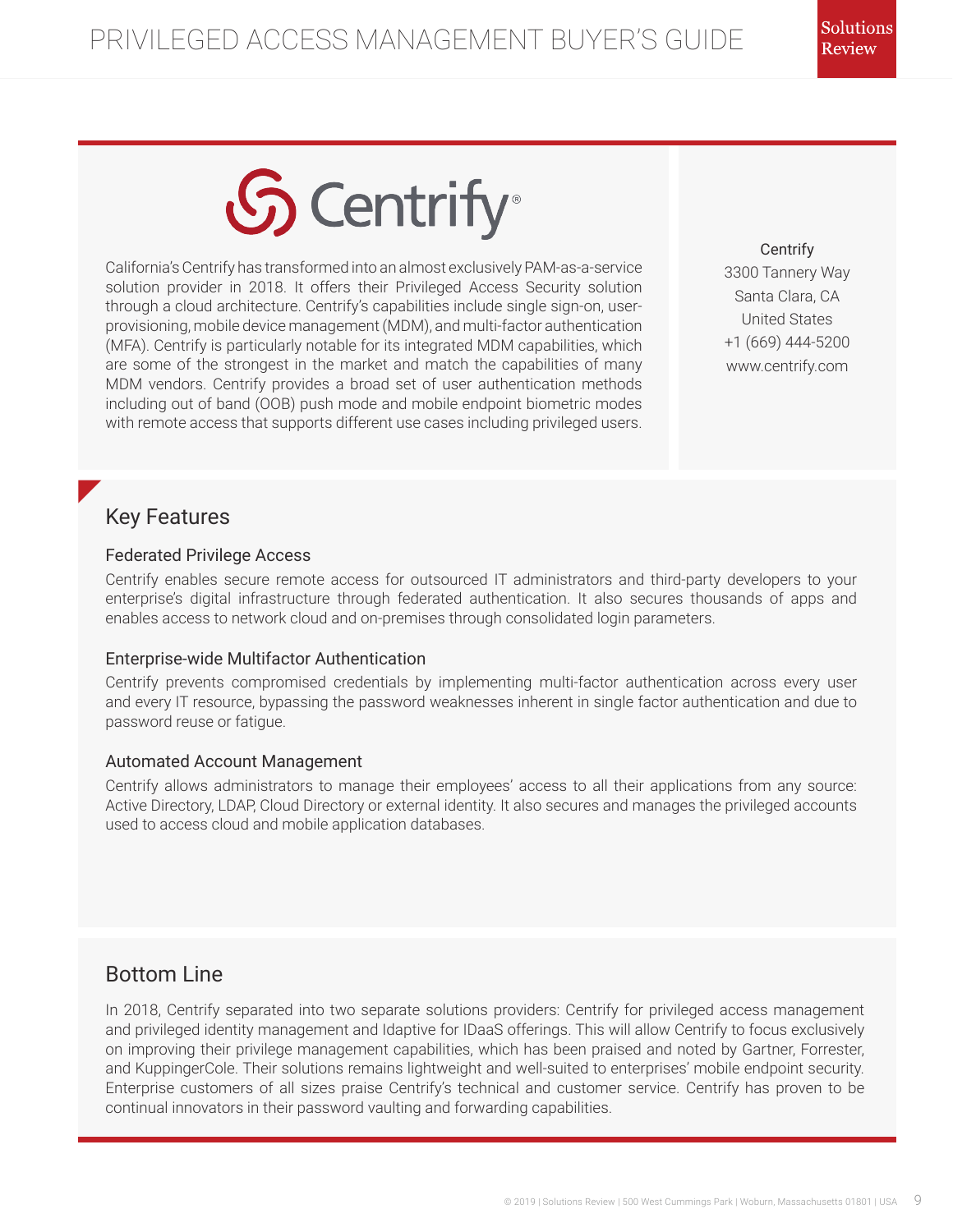

Founded in Israel and based out of Massachusetts, CyberArk commands a large share of the modern PAM market. The solution provider's Privileged Account Security Solutions offer enterprise-grade, policy-based solutions that secure, manage, and log privileged accounts and activities for both protection and evaluation. CyberArk also uses behavioral analytics on privileged account usage to detect and flag potential anomalies from insider and external threats. Key components of CyberArk's PASS include an SSH Key Manager, Privileged Session Manager, Privileged Threat Analytics, and Endpoint Privilege Manager. They also offer the CyberArk Privilege Cloud as a cloud-delivered PAM solution to simplify the storage and rotation of credentials and monitoring privileged access.

CyberArk 60 Wells Ave Newton, MA United States +1 (888) 808-9005 www.cyberark.com

## Key Features

#### Enterprise Password Vault

CyberArk secures, rotates and controls access to privileged credentials in accordance with your enterprise's privilege credentials policies to prevent unauthorized access to superuser accounts. It also features detailed audit reporting to prepare a clear view of privileged user activity.

#### Privileged Session Manager

CyberArk's PAM capabilities isolates, controls, and monitors privileged user access on critical Unix, Linux, and Windows-based systems, databases, and virtual machines. It also includes risk-based session review and the automation of privileged tasks. It further offers compliance demonstration tools.

#### On-Demand Privileges Manager

CyberArk eliminates unneeded root privileges and allows privileged users to run authorized administrative commands from native sessions. They also allow enterprises to detect, alert, and respond to attacks on privileged accounts in real-time with privileged threat analytics.

# Bottom Line

One of the most recognized PAM solutions providers in the market, CyberArk offers strong capabilities in an intuitive package. Customers praise them for their excellent technical support, their proactive assistance, and their mitigation of privileged account risks. Overall, they are known to be secure, compliant with most regulatory institutions, and possessing strong password vaulting capabilities. Indeed, CyberArk was named a Leader in the 2018 Forrester Wave Report for Privileged Identity Management because of its password vaulting capabilities.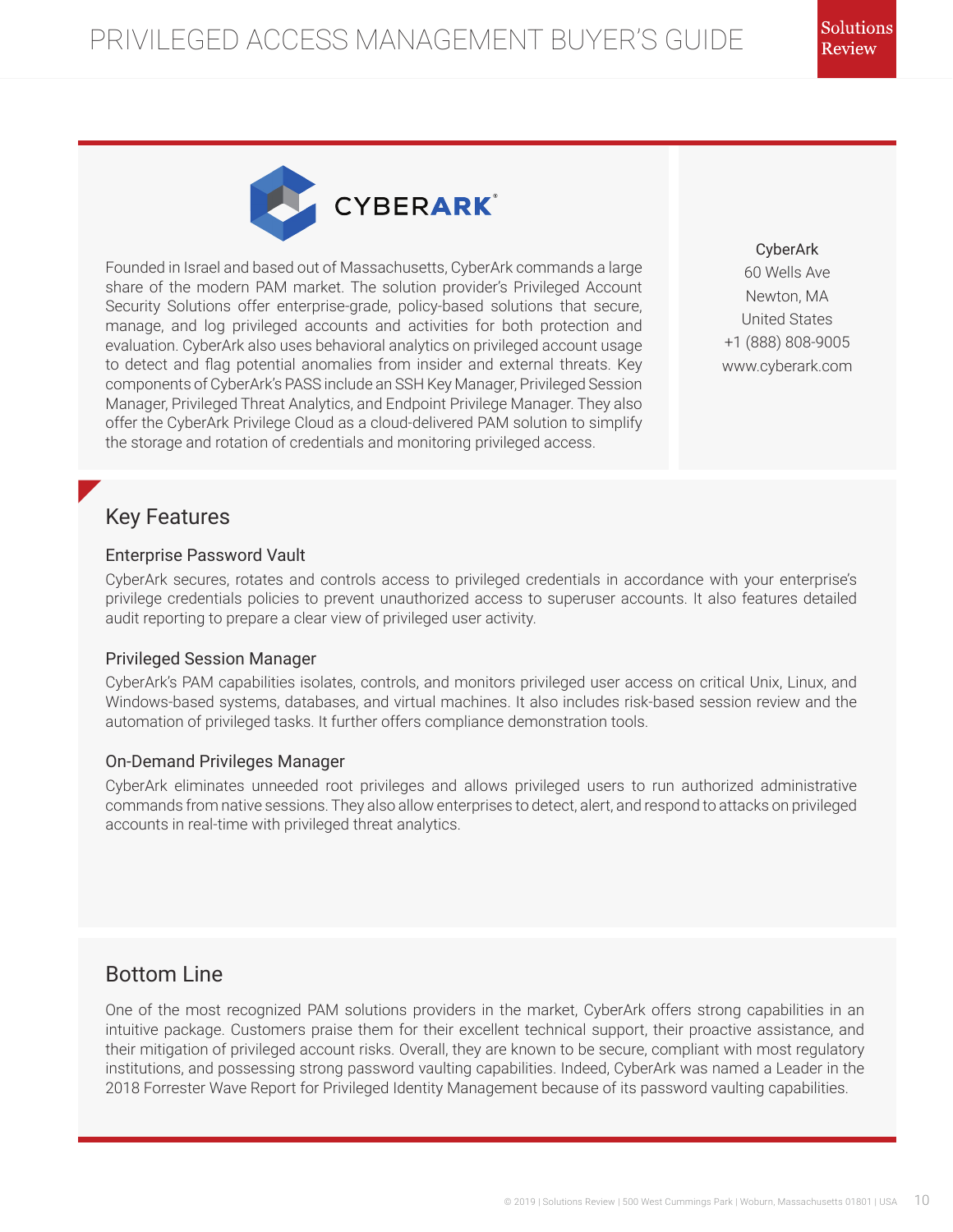

Ekran System is an insider threat protection platform that provides proper security control over your enterprise's privileged accounts. It offers lightweight software agents for all kinds of endpoints, supporting any access scheme and network architecture, including hybrid. Agents combine access management functionality with comprehensive activity monitoring, recording, and alerting and enable essential incident response capabilities. Ekran System's solution serves to enhance third-party vendor management, remote and on-site employee control, and other security tasks.

Ekran System 3500 South DuPont Hwy Dover, DE United States +1 (952) 217-7041 www.ekransystem.com

# Key Features

#### PASM Toolset for Jump Servers

Ekran System enables a full set of privileged account and session management features with its jump server software clients and centralized secure password vault. The Ekran System jump server client allows your security team to control a whole segment of your infrastructure via unlimited concurrent sessions.

#### One-time Passwords and Manual Login Approval

Ekran System provides one-time password functionality to protect critical endpoints, provide access to thirdparty vendors, and handle emergency access scenarios. These credentials may be generated by security administrators or requested by a user and manually approved by an administrator. Once access is granted, a security administrator may connect to the session and follow it in real time.

#### Multi-factor Authentication and Secondary Authentication

Ekran System clients enable multi-factor authentication on protected endpoints. They also support secondary authentication, identifying users of shared accounts with individual credentials.

# Bottom Line

Ekran System is a flexible software platform supporting a wide range of operating systems, virtual and physical infrastructures, servers, and desktops. Offering a combination of clients with various configurations, Ekran System can fit your enterprise's infrastructure and security requirements. All parts are managed via a single web-based control center, enabling easy maintenance and multi-tenant and high-availability deployments. Ekran System deliver powerful activity monitoring and session recording capabilities, allowing supervisors to control security after access is granted. It also integrates well with other SIEM and ticketing systems.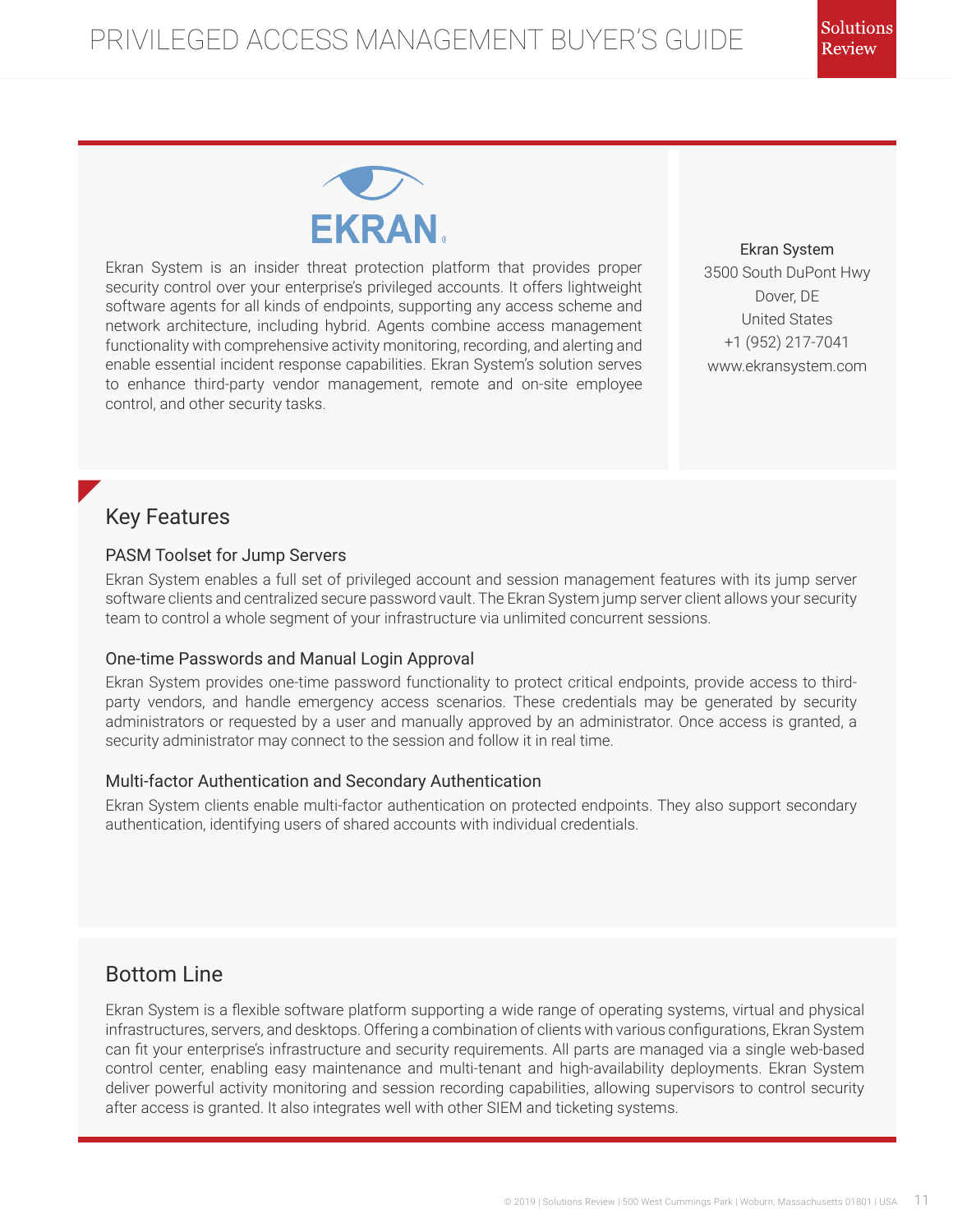

ManageEngine is primarily based out of California and is the IT management division of the Zoho Corporation. Their privileged identity management solution incorporates their Password Manager Pro product, which can discover, store, control, audit, and monitor privileged accounts. ManageEngine also offers easeof-use with an intuitive user interface for their PAM solutions which supports approval workflows and real-time alerts on password access. ManageEngine's discovery engine is capable of discovering and enumerating Windows local and domain accounts on the enterprise network, virtual environment, and on Linux devices with equal efficiency. The Manager Pro product acts as a centralized credentials vault and can manage shared accounts across operating systems.

ManageEngine 4141 Hacienda Dr Pleasanton, CA United States +1 (925) 924-9500 www.manageengine.com

# Key Features

#### Password Manager Pro

This can centralize password storage, and automate frequent password changes in critical systems to improve IT productivity. It can also control access to IT resources and applications based on roles and job responsibilities.

#### Key Manager Plus

This allows for the discovery of all SSH keys and SSL certificates in your network and then consolidate them in a secure, centralized repository. It can also create and deploy new key pairs on target systems and rotate them periodically.

#### Password Manager Pro MSP

For enterprises with stretched cybersecurity talent and resources, this can securely store and manage clients' privileged accounts from a centralized console, backed with multi-tenant architecture for clear data segregation.

# Bottom Line

The ManageEngine Password Manager Pro is a solution best suited to small to mid-sized businesses. According to customer feedback, it is reportedly easy to install and configure, relieving the burden on enterprise's IT helpdesks. Overall its implementation is described as easy and the solution as having a strong feature set. ManageEngine will work well in hybrid systems, which may be ideal for enterprises undergoing their digital transformation or unable to completely break away from on-premises environments. The 2018 Forrester Wave report named ManageEngine a Contender.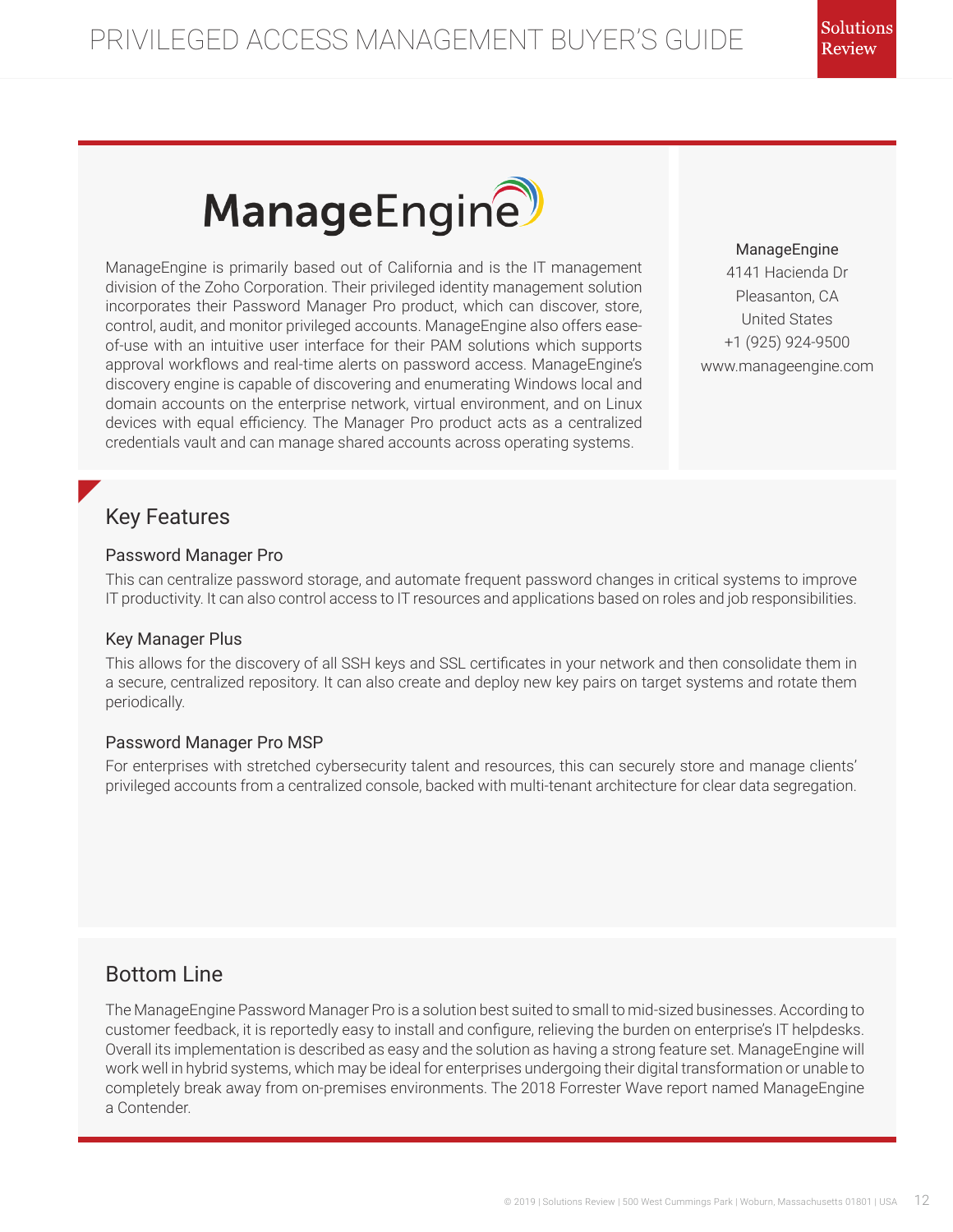

One Identity's Privileged Password Manager solution lets enterprises enable secure automated control and auditing on their privileged accounts. The Privileged Password Manager offers session management features, as well as active directory bridge between different operating systems across the enterprise network. One Identity's products are offered via a modular and integrated approach, allowing customers to add new capabilities quickly by building on existing investments; as an example, by integrating their Identity Manager Solution with Privileged Password Manager, users can request, provision, and attest to privileged and general-user access within the same console. In 2018, One Identity acquirted Balabit specifically to boost their PAM capabilities.

One Identity +1 (800) 306-9329 www.oneidentity.com

## Key Features

#### Self Service Access Portal

Reduces IT effort via a customizable online intuitive "shopping cart" portal, which enables users to request access to network resources, physical assets, groups and distribution lists. It also controls access rights and permissions for their entire identity lifecycle while leveraging predefined approval processes and workflows.

#### Risk Reducer

Facilitates better security decisions by combining security information and policies from multiple expert sources and intelligence networks to reduce identity and personal information exposure and eliminate information silos in the enterprise network.

#### Privilege Safe and Privilege Account Governance

One Identity can automate granting privileged credentials, via established policies and approvals. It can also simplify privilege management via defined roles and access approval workflows.

## Bottom Line

One Identity appears to be refocusing on their privileged access management (PAM) capabilities through both internal PAM solutions updates and their January 2018 acquisition of privileged access solution provider Balabit. One Identity's Privileged Password Manager is ideal for organizations focused on the password management side of privileged access. One Identity is offered in 13 languages and enjoys a strong popularity in overseas markets. As a result of its broad international support makes the One Identity Privileged Password Manager particularly attractive to global enterprises.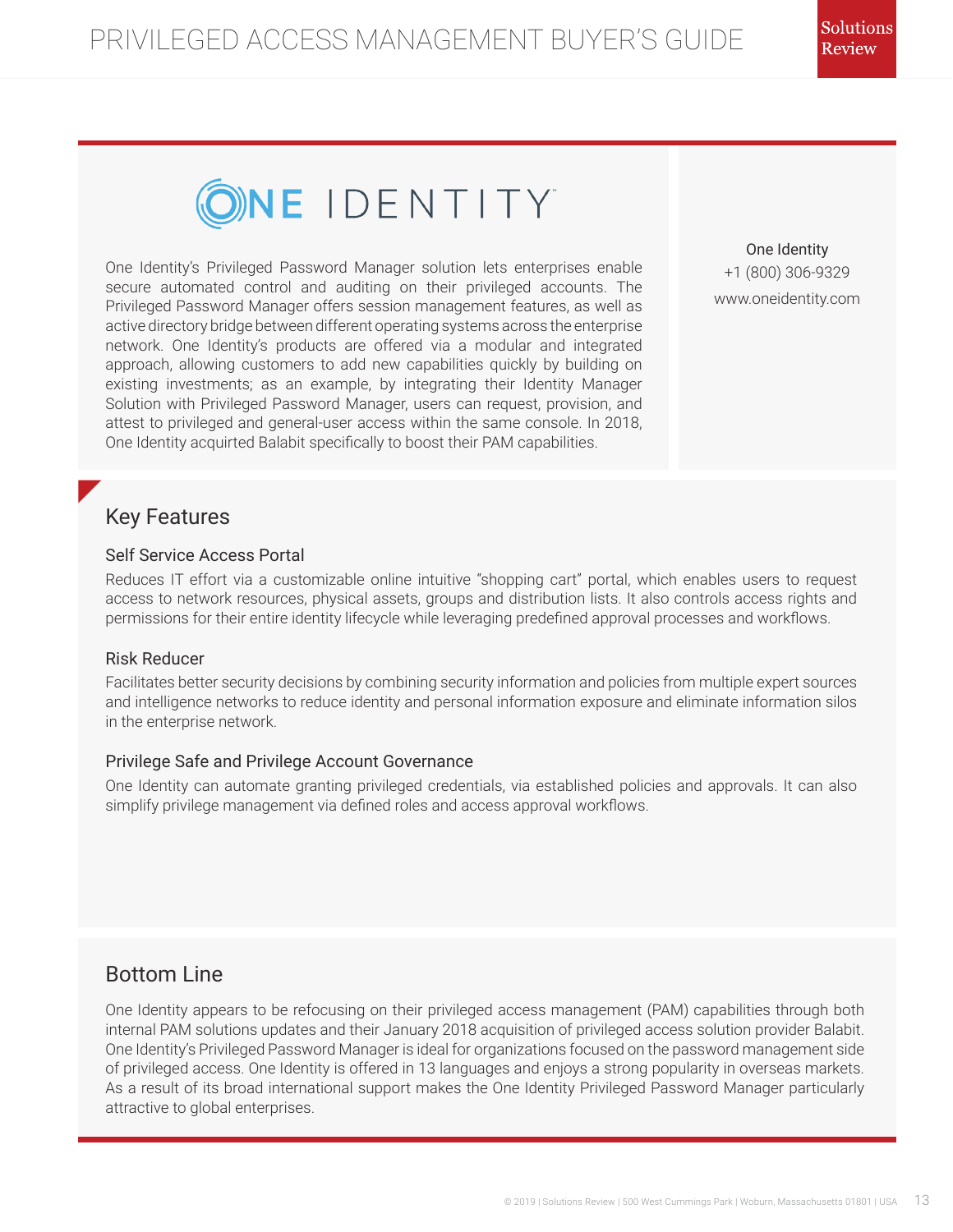

Since merging with Core Security in 2018, SecureAuth has supplemented their multifactor authentication use cases with more identity governance and privileged access management capabilities. SecureAuth offers specific industry solutions for healthcare, energy, and retail. SecureAuth's solutions allow customers to manage privileged access to applications in the cloud or on-premise through provisioning user access changes, certifying user access, remediating access violations, and generating audit and compliance reports. Their specific use cases include 25 multifactor authentication methods to supplant passwordoriented and two-factor authentication and options to protect Microsoft Office 365 in particular.

**SecureAuth** 8845 Irvine Center Dr Irvine, CA United States +1 (949) 777-6959 www.secureauth.com inside-sales@secureauth.com

## Key Features

#### Multi-Factor Authentication

SecureAuth designs its multifactor authentication to only interupt users if they find sufficient risk through multiple checks, preventing a disruption of the user experience unless absolutely necessary. The provider also offers plenty of flexible factor options to provide different levels of authentication security.

#### Self-Service Across Enterprise Systems

Allows for rapid deployment policies and modular architecture deploys quickly, without a substantial investment in prerequisite systems that may deter small to medium sized businesses or enterprises looking for easier deployments.

#### Single Sign-On

The single sign-on capability is designed to provide a smooth user experience by enabling users to present their credentials once and thus gain access to many applications. It also supports a wide breadth of federation protocols.

## Bottom Line

Core Security and SecureAuth were both highly recognized in the identity security marketplace before their 2018 merger was made official. Now that they have completed their merger, SecureAuth has worked to solidify their market share as one of the largest solutions providers. SecureAuth is widely utilized in highly-regulated industries and should be considered for enterprises operating in industries operating in fields such as healthcare, banking, and natural resources. They support privileged access to major cloud environments, and they also automate credential access and usage.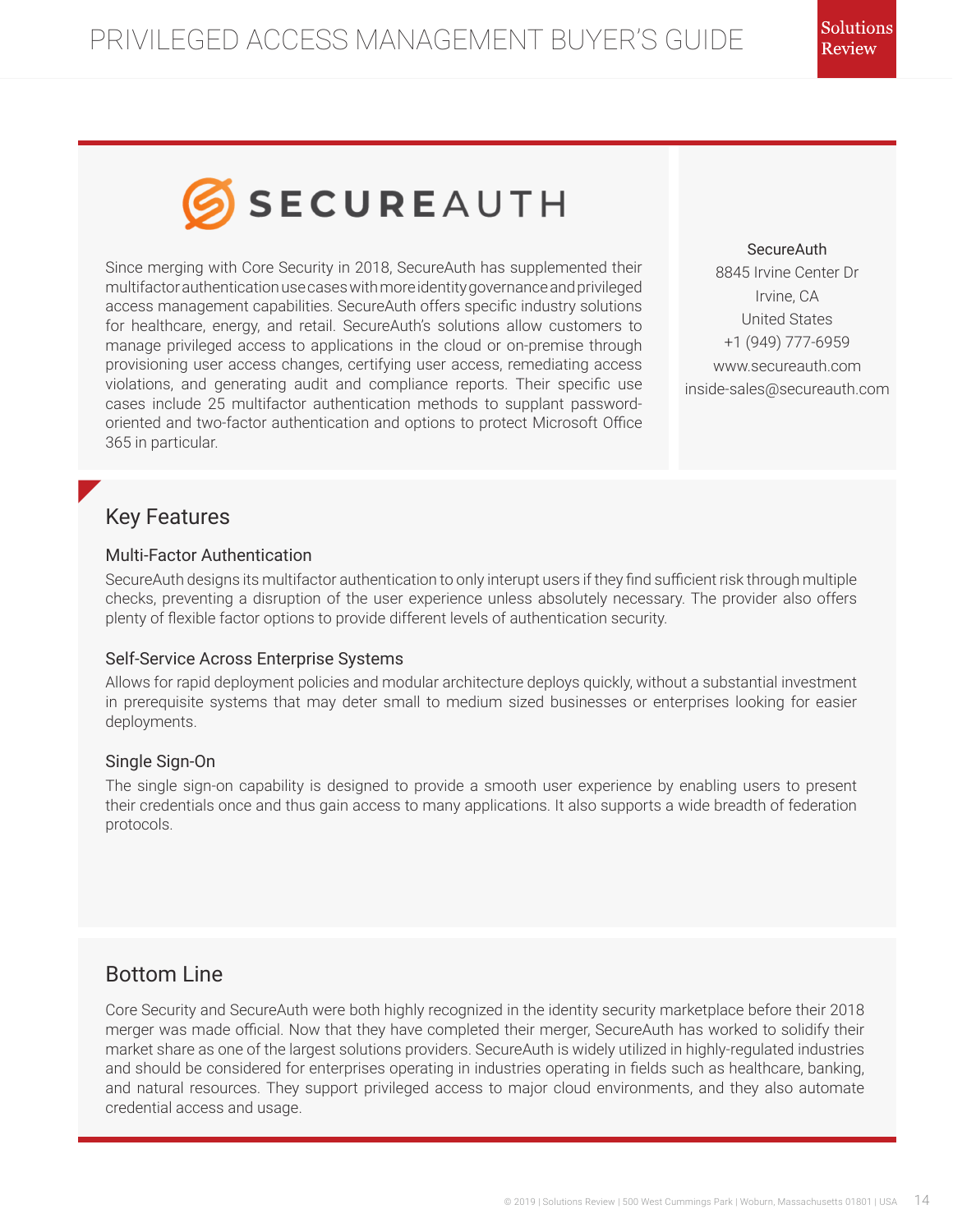

Simeio Solutions provides a vendor-neutral view with Simeio Identity Intelligence Center (IIC). Founded in 2007, Atlanta-based Simeio Solutions provides a comprehensive Identity Management portfolio with solutions addressing Identity Governance, Access Management & Federation, Identity Administration, Privileged Identity Management, Data Security & Loss Prevention, Core Directory Services, Security and Risk Intelligence, and Cloud Security. Simeio Solutions can help with privileged access management for customers via on-prem, cloud, or hybrid environments with solutions designed to scale.

Simeio 55 Ivan Allen Jr. Blvd Atlanta, GA United States +1 (844) 2-SIMEIO www.simeiosolutions.com

# Key Features

#### Risk Reduction

Simeio Solutions protects sensitive access to critical devices and systems where users are susceptible to compromises in their confidential information, change transactions, and removal of audit trails.

#### Policy Improvement

Simeio Solutions' Privileged Identity Management (PIM) enables continuous and sustainable policy enforcement over administrative and root accounts across an organization guaranteeing established business and security policies are continuously enforced.

#### Visibility Improvement

Privileged Identity Management allows for the detection, identification, and monitoring of privileged accounts and their usage. This detection improves the audit process and assists in meeting compliance guidelines.

# Bottom Line

Simeio Solutions' Privileged Identity Management (PIM) automates compliance reporting with integration to existing access governance and multi-factor authentication infrastructure. Simeio offers enterprise PIM technologies with 24/7 monitoring and support, requiring no hardware or capital investments. Simeio can help mitigate serious and rapidly changing security threats while reducing the friction between business processes or employees.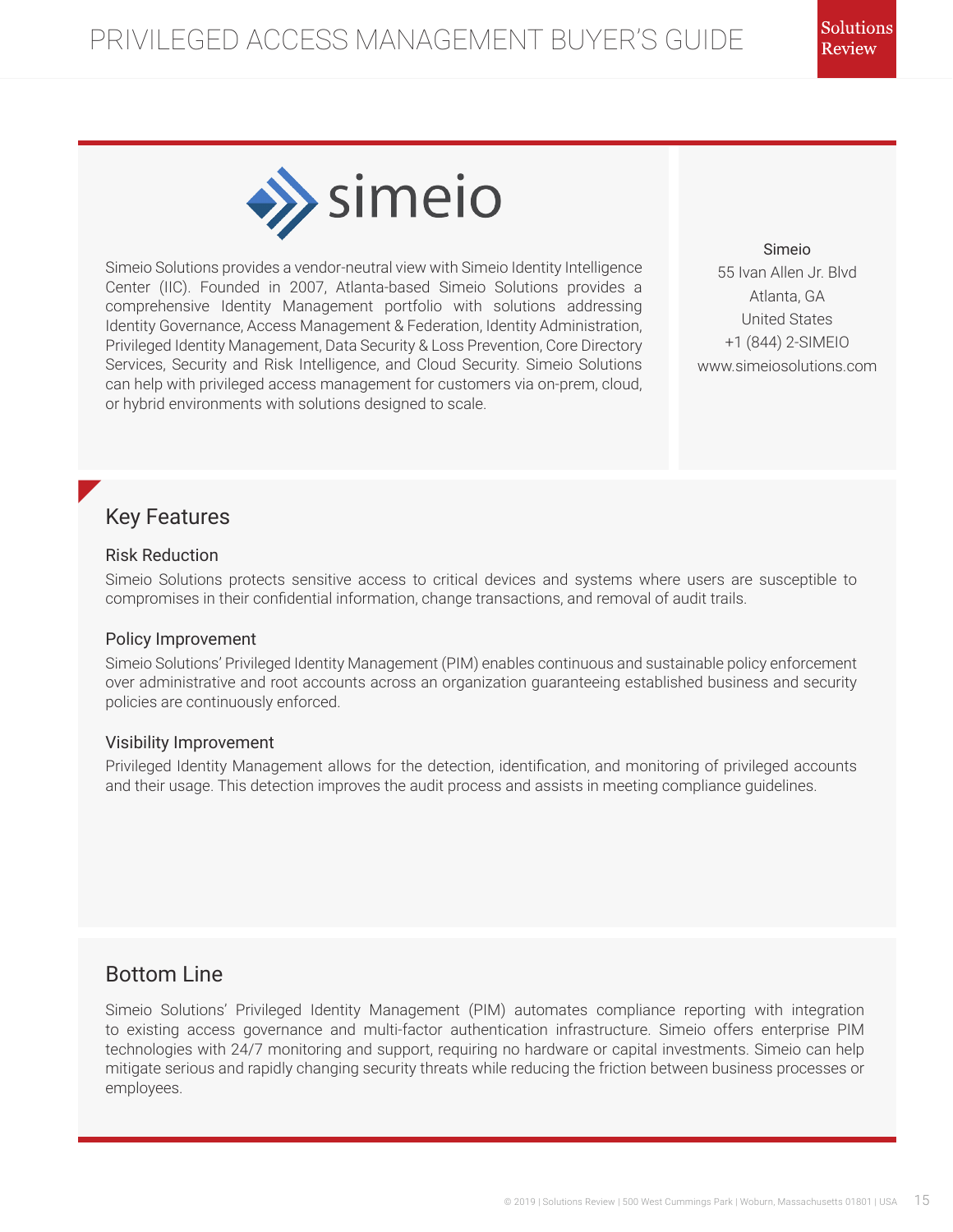# thycotic,

Headquartered in Washington D.C. and with offices in London and Australia, Thycotic offers its Privilege Manager and Protect Windows Privilege Access products as enterprise-level privileged access management tools. Their solutions include Enterprise Password Management and Least Privilege Policy, in addition to their anti-malware solutions. Thycotic's solutions offer two-factor authentication support, integration with SIEM and CRM software, and even automated databases for disaster recovery. Thycotic offers a speedy deployment time, which can be as low as 15 minutes in Windows environments. They also offer deny-first whitelisting, least privilege strategies, and privileged behavior analytics as well as specific tools for on-premises and cloud IT environments.

Thycotic 1101 17th St NW Washington, DC United States +1 (202) 802-9399 www.thycotic.com

# Key Features

#### Secret Server Cloud

Thycotic's Secret Server Cloud is designed for instant deployment of privileged access capabilities with no infrastructure requirements and can be configured rapidly. It also offers PAM-as-a-service for no management overhead.

#### Least Privilege Policy

Thycotic's Least Privilege Policy automatically removes privileges and adds policy-based controls so people can use tools without needing to call on an overstretched enterprise Help Desk.

#### Product Integration and Application Control

Thycotic controls application download permissions and manages privilege within applications both onpremises and off. Thycotic's solution integrates with interior products such as Secret Server to enforce multilayered protection of privileged credentials.

# Bottom Line

Thycotic's quick privileged access management deployment times and strong identity and basic password management capabilities make it a good solution for small to midsized businesses looking for a no-frills, lowstress password management tool. Thycotic is often described as responsive to their customers' needs and very knowledgeable in their deployment and management support. Their least privilege policies are designed to avoid interfering with administrator and employee productivity and user experience. Thycotic was named a Leader in Privileged Identity by Forrester Research.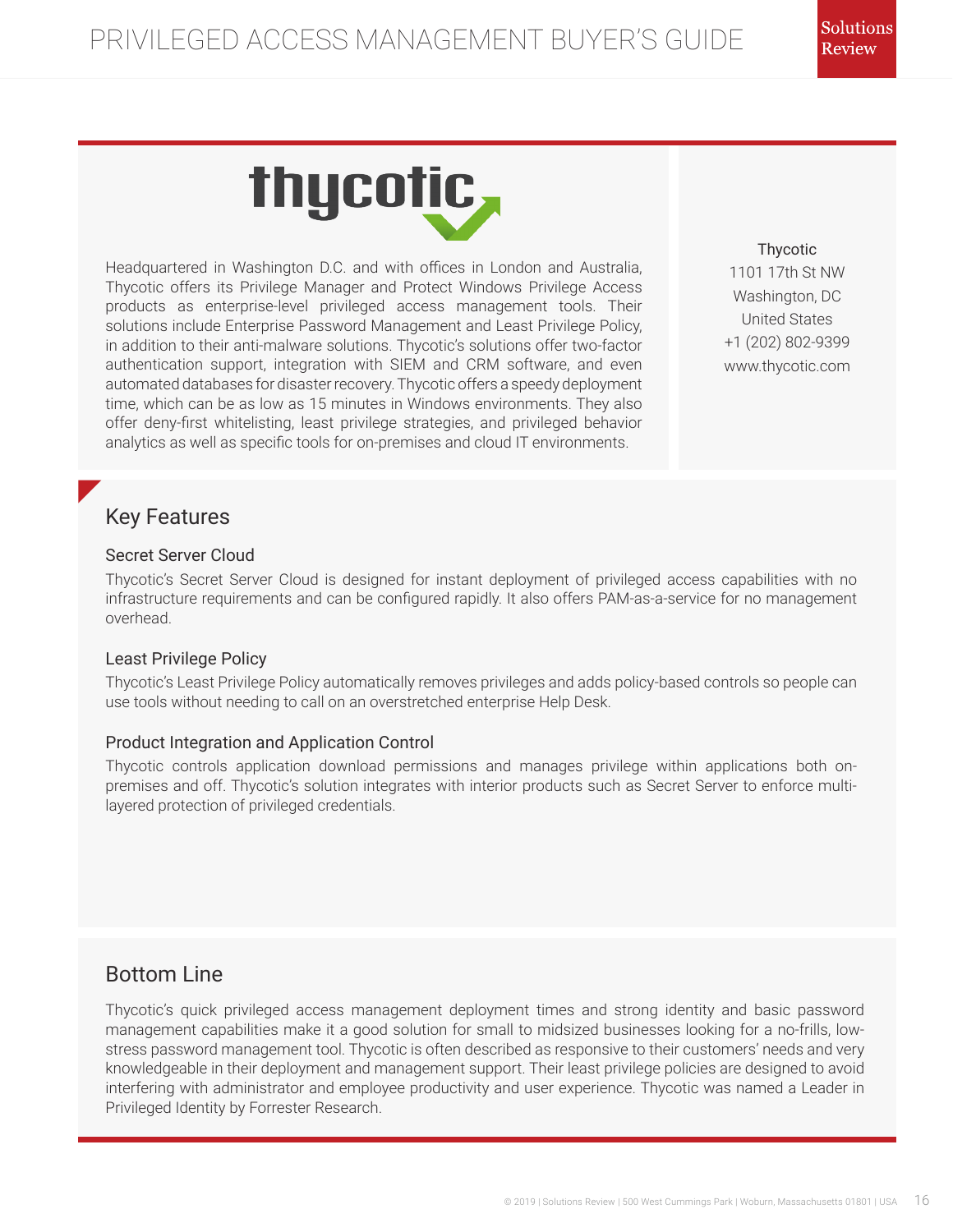

Located just outside of Philadelphia, Xton Technologies is a new face in the privileged access management market with experienced professionals behind it. Formed by enterprise software security experts, Xton Technologies has the express goal to provide simple and affordable PAM software to enterprises. Their XT Access Manager Solution offers multifactor authentication controls, can store and share security keys with users and superusers, delegate the execution of privileged commands, and lock down privileged accounts with suspicious activity. Xton Technologies also provide solutions to combat social engineering attacks and limit the internal attack surface. They also provide a free trial option with easy deployment and integration.

Xton 1210 Northbrook Dr Trevose, PA United States + 1 (844) 402-8708 info@xtontech.com www.xtontech.com

# Key Features

#### Privileged Session Management

Xton Access Manager establishes a secure, interactive session to remote Windows, Unix or Mainframe endpoints, Network Devices like Cisco, Juniper or Palo Alto, and Websites or Web Management Portals to monitor privileged access activity.

#### Privileged Account Management

With Xton Access Manager, access (passwords, keys, certificates, documents and more) to privileged accounts are kept safe, secure and out of the reach of threats, both internal and external.

#### Privileged Job Management

Xton Access Manager reduces the number of privileged accounts in the network and controls access to active privileged accounts. This enables the appropriate people or processes to perform work on critical computers and devices at the right time.

# Bottom Line

Xton Access Manager is deliberately designed to be an affordable enterprise-class PAM solution that is easy to install, deploy, and manage. Enterprises of all sizes seeking out a PAM solution without complex implementation, configuration, and ongoing maintenance demands may want to consider Xton Access Manager. However, due to its relative youth in the privileged access management market, it is not as customizable as other solutions. On the other hand, they have innovated heavily in the managed services provider marketplace, offering privileged access management to such providers to help secure their client base.